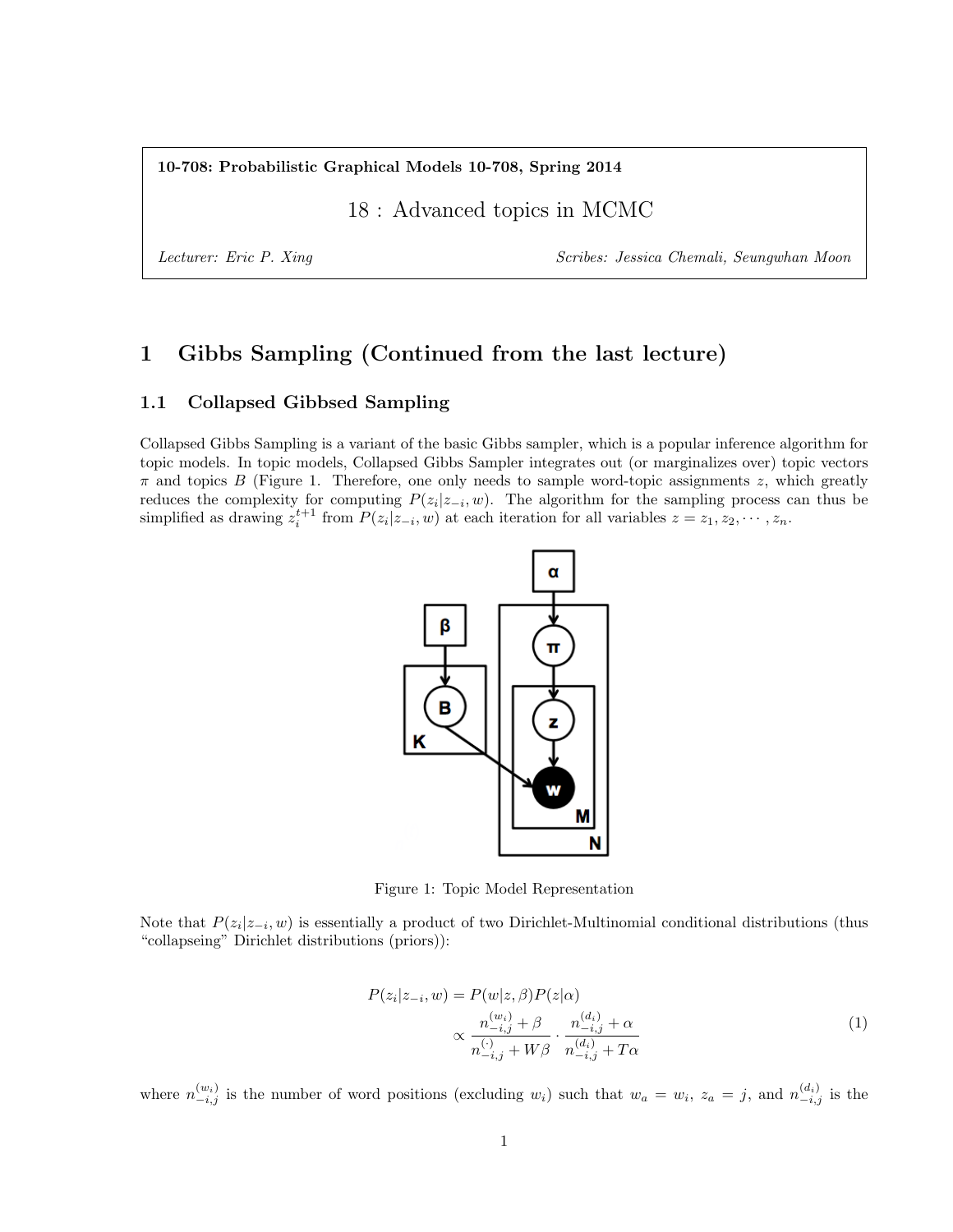number of word positions in the current document  $d_i$  such that  $z_a = j$ . In other words,  $P(w|z, \beta)$  is the word-topic term where B is integrated out, and the second term  $P(z|\alpha)$  refers to the document-topic term where  $\pi$  is collapsed (integrated out). Note that both  $P(w|z, \beta)$  and  $P(z|\alpha)$  are Dirichlet distributions.

## 1.2 Acceptance of Gibbs Sampling

In this section, we present how Gibbs sampling is a special case of Metropolis-Hastings algorithm with a proposal acceptance rate of 1.

The Gibbs Sampling proposal distribution is given as:

$$
Q(x'_i, x_{-i}|x_i, x_{-i}) = P(x'_i|x_{-i})
$$
\n(2)

Applying this proposal to Metropolis-Hastings algorithm to compute acceptance yields:

$$
A(x'_i, x_{-i}|x_i, x_{-i}) = min(1, \frac{P(x'_i|x_{-1})Q(x_i, x_{-i}|x'_i, x_{-i})}{P(x_i|x_{-i})Q(x'_i, x_{-i}|x_i, x_{-i})})
$$
  
\n
$$
= min(1, \frac{P(x'_i|x_{-1})P(x_i|x_{-1})}{P(x_i|x_{-i})P(x'_i|x_{-1})})
$$
  
\n
$$
= min(1, \frac{P(x'_i|x_{-1})P(x_i)P(x_i|x_{-1})}{P(x_i|x_{-i})P(x_i)P(x'_i|x_{-1})})
$$
  
\n
$$
= min(1, 1) = 1
$$
\n(3)

# 2 Slice Sampling

### 2.1 Auxiliary Variables

Before we begin our discussion of Slice Sampling, we define the auxiliary variables which many MCMC algorithms rely on. Auxiliary variables are extra random variables that are not from the original model, but introduced to allow us to sample model random variables in creative ways. Suppose that one wishes to sample from the density  $\pi(x)$  using MCMC. An auxiliary varialbe u and its conditional distribution  $\pi(x|u)$ can be introduced, giving the joint distribution  $\pi(x, u) = \pi(x) \cdot \pi(u|x)$ . If  $\pi(x|u)$  and  $\pi(u|x)$  have simple forms, the auxiliary variable u makes it much easier to navigate  $\pi(x, u)$ .

### 2.2 Auxiliary variable MCMC algorithm

Slice sampling is an auxiliary variable MCMC algorithm, where the key idea is to introduce an auxiliary variable a by uniformly sampling the area under  $P'(x) = aP(x)$ , instead of  $P(x)$ . The assumption is that  $P'(x)$  is much cheaper than  $P(x)$ , thus avoiding the computational complexity involved with computing  $P(x)$ . For example, consider a Markov Random Field which is defined as  $P(x) = \frac{1}{a} exp(bx)$ , where a is the normalizer. Often times the normalizer  $a$  is intractable to evaluate, whereas the exponential evaluation is considered much more tractable. As such, we employ Slice Sampling which only requires a much easier evaluation of  $P'(x) = exp(bx)$ .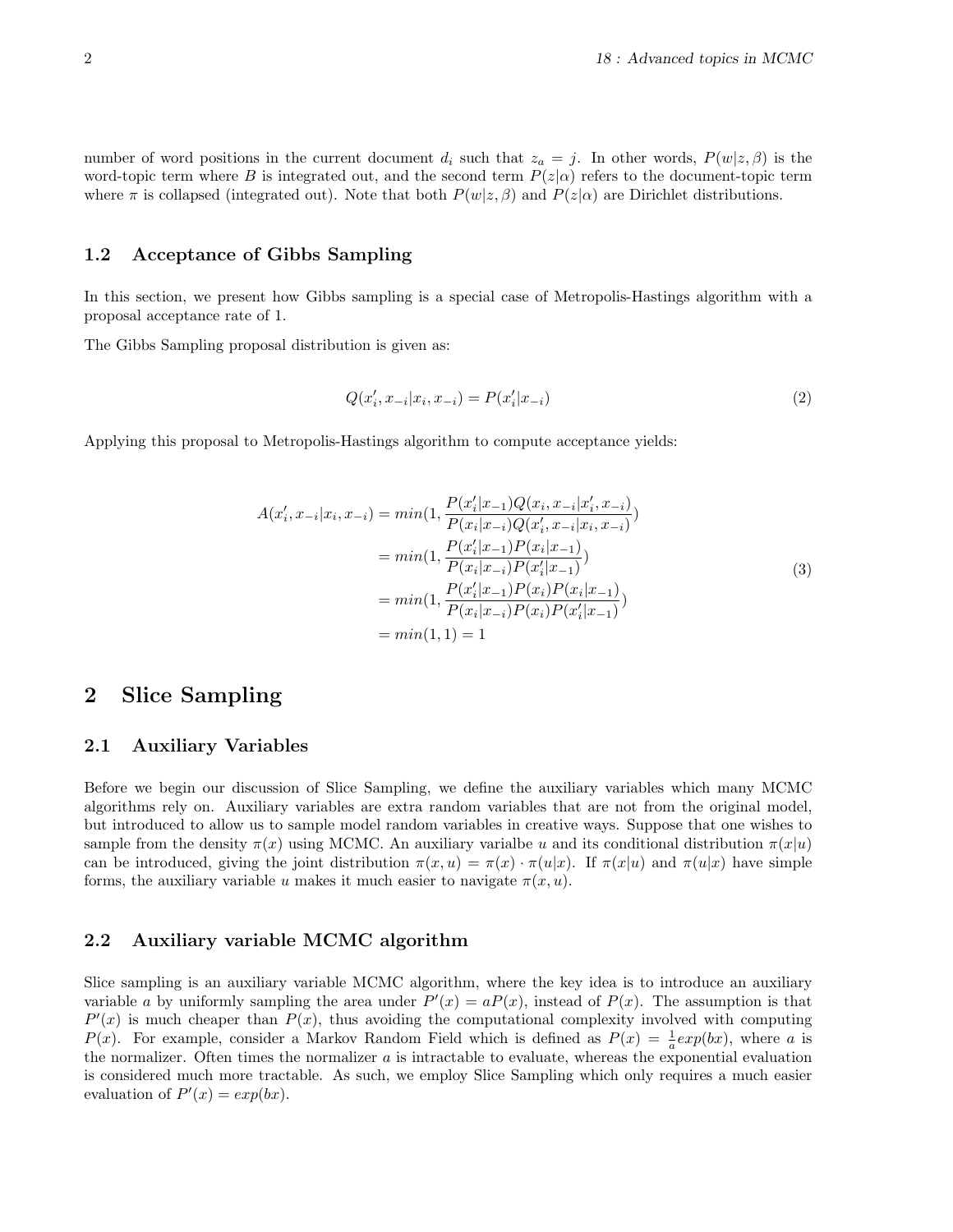# 2.3 Algorithm

The Slice Sampling algorithm can be summarized as below:

Iterate between:

- 1. Sample h from  $Q(h|x) = Uniform[0, P'(x)]$
- 2. Sample x from  $Q(x|h)$  where  $Q(x|h) = 1$  if  $P'(x) \geq h$ , 0 otherwise.

where h is an auxiliary variable. Note that the second step requires finding the set  $\{x|P'(x) \geq h\}$ , which can be computationally expensive e.g. when we cannot analytically find  $\{x|P'(x) \geq h\}$  from complex distributions. One solution is to employ the "bracketing" strategy combined with the rejection sampling. First, we draw a random bracket width w, and place the bracket on  $(x_{old}, h)$ . We then incremently increase the bracket width w until it reaches the endpoints a and b where  $P'(a) < h$  and  $P'(b) < h$ . We then uniformly sample from within the bracket and reject samples x where  $P'(x) < h$ .

Note that at convergence, the samples  $(x, h)$  will be uniformly distributed under the area of  $P'(x)$ . Therefore, if we marginalize out h, we can get samples from  $P(x) = (1/a)P'(x)$  without ever having to evaluate normalizer  $(1/a)$ . Given the set of samples  $(x_1, h_1), (x_2, h_2), \cdots$ , we can obtain X which is a set of samples from  $P(x)$  simply by dropping h (marginalization).

# 3 Reversible Jump MCMC

Reversible Jump MCMC is a sampling method based on Metropolis-Hastings used for sampling from different model spaces (e.g. models with different numbers of parameters) [1]. This problem occurs in Bayesian model selection where one is interested in jointly inferring the best model and its parameters.

# 3.1 Definitions

Let x be the current model random variable (note that its dimensionality is unknown, and changes during the RJMCMC procedure), and let u be an auxiliary variable that is used by the algorithm to perform "dimension matching". Let m index the model that the algorithm is at, and  $P(x|m)$  be the distribution over the data given model m.

#### Proposals

The RJMCMC algorithm uses 2 types of proposals:

- Model proposal  $j(m'|m)$  switches from model m to model m'. The models need not have the same dimensionality, but the proposal must be reversible.
- Data proposal  $q(x', u'|m \to m', x, u)$  proposes  $(x', u')$  under model m' starting from  $(x, u)$  under model m.

#### Mapping function

 $h(m, m')$  is a deterministic bijective function from the space of model m to the space of model m', that computed how  $(x, u)$  under model m maps unto  $(x', u')$  under model m'.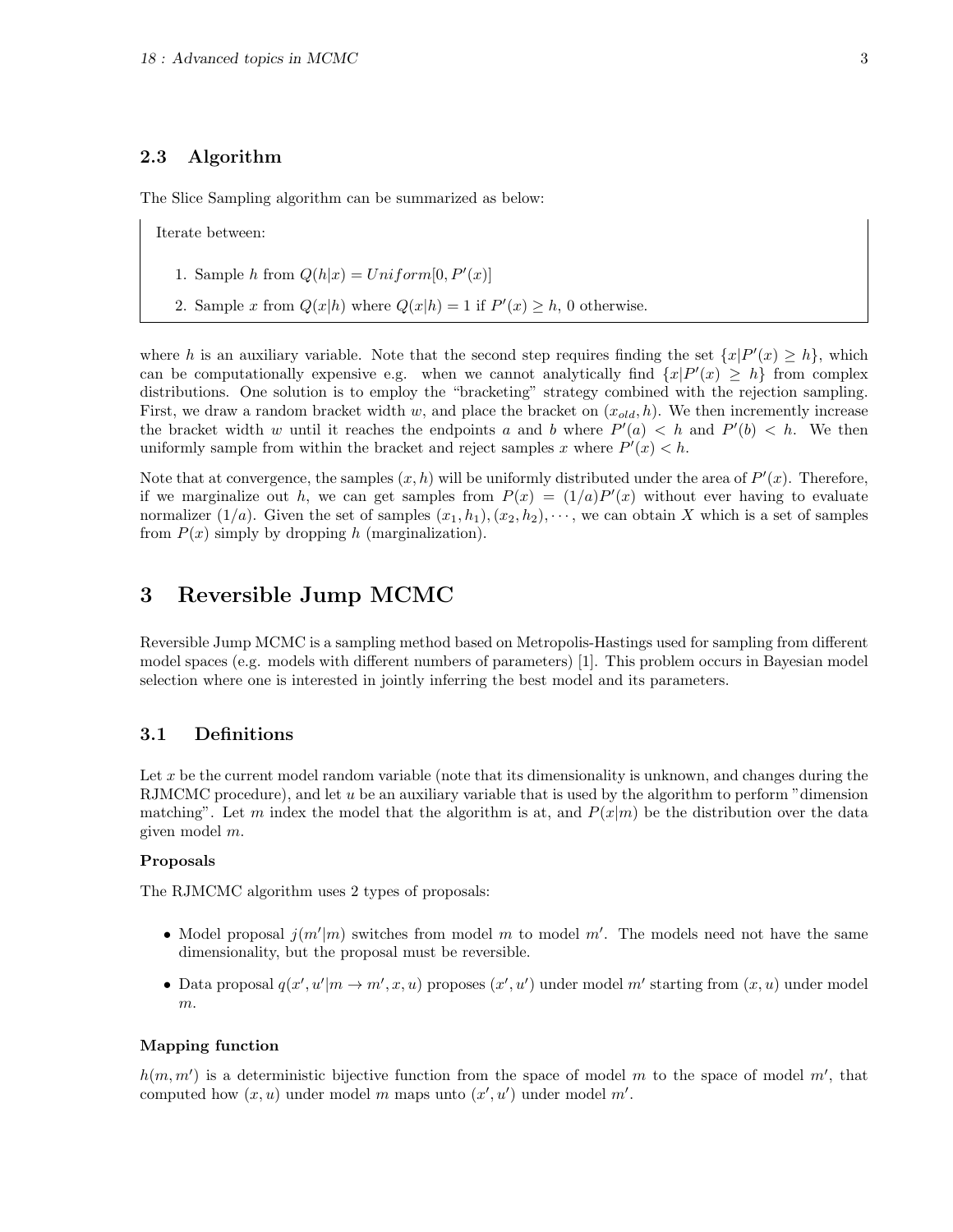# 3.2 RJMCMC Algorithm

- 1. Initialize  $x, u, m$ .
- 2. Repeat until convergence:
	- (a) Propose a new model m' using the model proposal  $j(m'|m)$
	- (b) Propose a new model state  $(x',u')$  using the data proposal  $q(x',u'|m->m',x,u)$
	- (c) Compute the acceptance probability:

$$
A(m',x',u'|m,x,u) = min\left(1,\frac{P(x'|m')}{P(x|m)} \times \frac{j(m|m')}{j(m'|m)} \times \frac{q(x',u'|m \rightarrow m',x,u)}{q(x,u|m' \rightarrow m,x',u')} \times |det(\frac{\partial h_{m,m'}(x,u)}{\partial (x,u)})|\right)
$$

### 3.3 Converging to the Stationary Distribution in RJMCMC

Recall that the goal of any MCMC algorithm is to allow sampling from a distribution of interest  $\pi(x)$ . The MCMC algorithm is therefore constructed in such a way that a stationary distribution is guaranteed to exist and that the distribution of interest is the stationary distribution of the Markov chain. In the MCMC algorithms we have previously introduced in class, the detailed balance condition was the vehicle to guarantee that the MCMC has such a distribution. Detailed balance consists of having:

$$
\pi(x)T(x'|x) = \pi(x')T(x|x').
$$

where x and  $x'$  are different states of the system and  $T(.)$  is the transition kernel from one state to the other. Here:

$$
T(x'|x) = j(m'|m) \times q(x', u'|m \to m', x, u) \times A(x', u'|x, u)
$$
\n
$$
(4)
$$

However in the problem that RJMCMC solves,  $x$  and  $x'$  have different dimensions, and we cannot write such a detailed balance equation since  $P(x)$  and  $P(x')$  are different distributions, that are defined on different spaces!

How does the RJMCMC guarantee the existence of a stationary distribution then? By making sure that a more fundamental property is satisfied:

$$
\pi(x') = \int \pi(x) T(x'|x) dx \tag{5}
$$

In words, the requirement is that if one integrates over all starting points  $x$ , the stationary distribution does not change under the transition kernel.

Now we can show how the RJMCMC acceptance rate is constructed. Let  $g(.) = j(.) \times q(.)$ . Then the requirement is that

$$
\int P(x)g(x',u'|x,u)A(x',u'|x,u)dxdu = \int P(x')g(x,u|x',u')A(x,u|x',u')dx'du'
$$
\n(6)

Note that we omit the model indicator m, because the dimensionality of m fully determines the model identity. Also note that the integration in the LHS occurs on a different space that the one in the RHS (This is the challenge we faced in using the detailed balance to construct the acceptance rate). However, here we perform a change of variable from  $(x',u')$  to  $(x,u)$  and get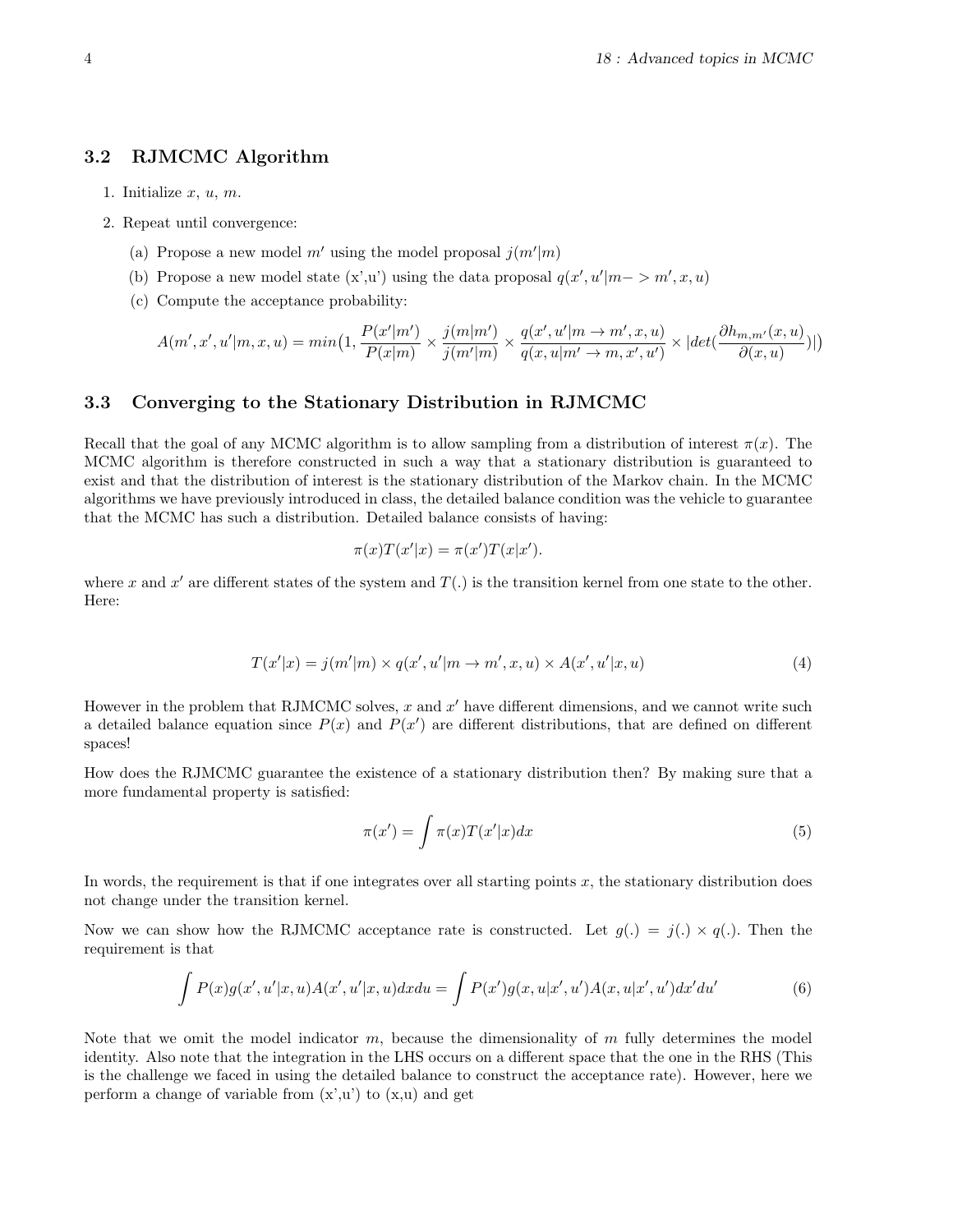$$
\int P(x)g(x',u'|x,u)A(x',u'|x,u)dxdu = \int P(x')g(x,u|x',u')A(x,u|x',u')|det(\frac{\partial h_{(x',u'),(x,u)}(x,u)}{\partial(x,u)})|dxdu
$$
\n(7)

Now both sides of the equation are integrated over the same space. This equation holds if for every  $(x, u)$ we have that

$$
P(x)g(x',u'|x,u)A(x',u'|x,u) = P(x')g(x,u|x',u')A(x,u|x',u')|det(\frac{\partial h_{(x',u'),(x,u)}(x,u)}{\partial(x,u)})|
$$
(8)

which leads to the acceptance rate:

$$
A(m',x',u'|m,x,u) = min(1, \frac{P(x'|m')}{P(x|m)} \times \frac{j(m|m')}{j(m'|m)} \times \frac{q(x',u'|m \to m',x,u)}{q(x,u|m' \to m,x',u')} \times |det(\frac{\partial h_{m,m'}(x,u)}{\partial(x,u)})|) \tag{9}
$$

Here  $\frac{P(x'|m')}{P(x|m)}$  $\frac{P(x'|m')}{P(x|m)}$  is the ratio of model probabilities and  $\frac{j(m|m')}{j(m'|m)} \times \frac{q(x',u'|m\rightarrow m',x,u)}{q(x,u|m'\rightarrow m,x',u')} \times |det(\frac{\partial h_{m,m'}(x,u)}{\partial (x,u)})|$  is equivalent to the ratio of proposals in the Metropolis-Hastings algorithm. Note that unlike the previously introduced MCMC algorithms,  $P(x'|m')$  and  $P(x|m)$  are not the stationary distribution (they are actually different). This raises a question: What does the RJMCMC converge to, or what is the stationary distribution of an RJMCMC algorithm?

It converges into an implicit distribution over the space of all possible models' states. However it is not possible to know it it explicitly, since any  $x$  the algorithm is in will belongs to one specific model space.

## 3.4 Clustering Example

We now give a clustering example where RJMCMC is used to infer jointly the number of clusters and the assignments of the data to the clusters.

Let  $m = 1, 2, 3, \cdots$  denote the number of clusters and let  $P(x|m, c)$  be the probability of the observed data given the cluster centers  $c$ , under model  $m$ .

Let the model proposal  $j(m'|m)$  be as follows:

- $m' = m 1$  with probability  $0.5 p$  is used to decrease the number of clusters,
- $m' = m + 1$  with probability 0.5 p is used to increase the number of clusters, and
- $m' = m$  with probability 2p is used to change the cluster centers.

Note that the reverse moves have the same probability as forward moves. The form of both the data proposal  $q(x', c', u'|m \to m', x, c, u)$  and the mapping function  $h_{m,m'}(x, c, u)$  depends on the m and m'.

Finally, due to the design of  $h(.)$ , the abs-det-Jacobian is always equal to 1! Let us consider the 3 cases separately:

- 1.  $m' = m$ 
	- (a) First pick a cluster center  $c_i \in 1, 2, \dots, m$  uniformly to change its assignment.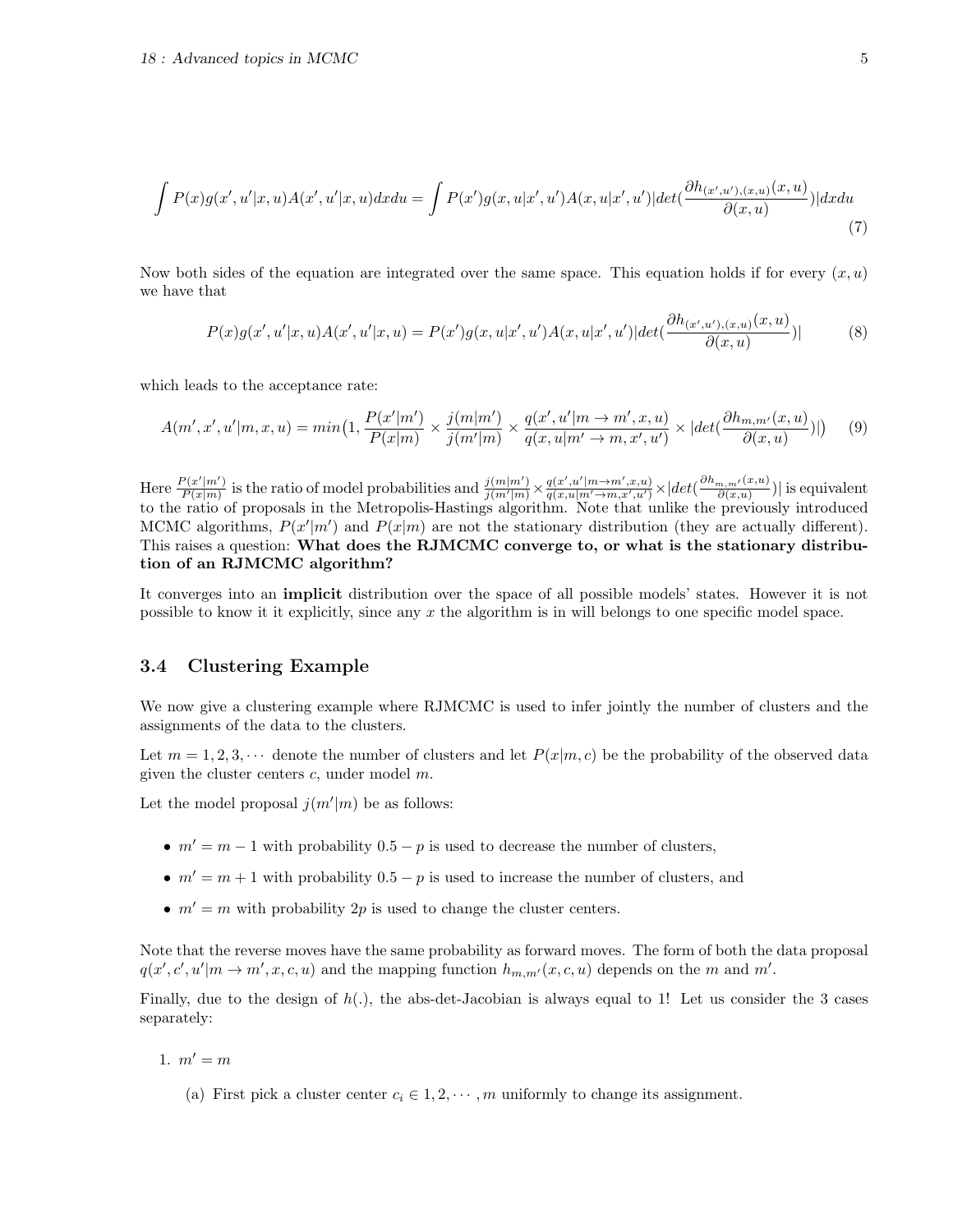

Figure 2: The 3 different cases of RJMCMC:  $m' = m - 1$ ,  $m' = m$  and  $m' = m + 1$ 

- (b) Next draw a new cluster center u from the proposal  $q_{center}(u)$ ,
- (c) Finally set  $c_i' = u$ .

Here  $q(x', c', u'|m \rightarrow m', x, c, u) = \frac{1}{m}q_{center}(u)$  and  $h_{m,m'}(x, c, u) = [c'_1, c'_2, \cdots, c'_m u']$  where  $c'_j = c_j$  if  $j \neq i, c'_{i} = u, c_{i} = u'.$ 

2.  $m' = m - 1$ 

Pick a cluster  $c_i$  uniformly at random to remove.

Here  $q(x', c', u'|m \to m', x, c, u) = \frac{1}{m}$  and  $h_{m,m'}(x, c, u) = [c'_1, c'_2, \cdots, c'_{m-1}u']$  where  $c'_j = c_j$  if  $j < i$ ,  $c'_{j} = c_{j+1}$  if  $j > i$   $u = \emptyset$ ,  $u' = c_{i}$ .

3.  $m' = m+1$ 

Draw a cluster center u according to a proposal  $q_{center}(u)$ .

Here  $q(x',c',u'|m \rightarrow m',x,c,u) = q_{center}(u)$  and  $h_{m,m'}(x,c,u) = [c'_1,c'_2,\cdots,c'_{m+1}]$  where  $c'_j = c_j$  if  $j \leq m, c'_{m+1} = u, u' = \emptyset.$ 

### Important properties

- Note that all model changes are reversible:
	- We can get any cluster number  $m$ ,
	- We can change the location of any cluster center  $c_i$ ,

This ensures that we converge to the stationary distribution.